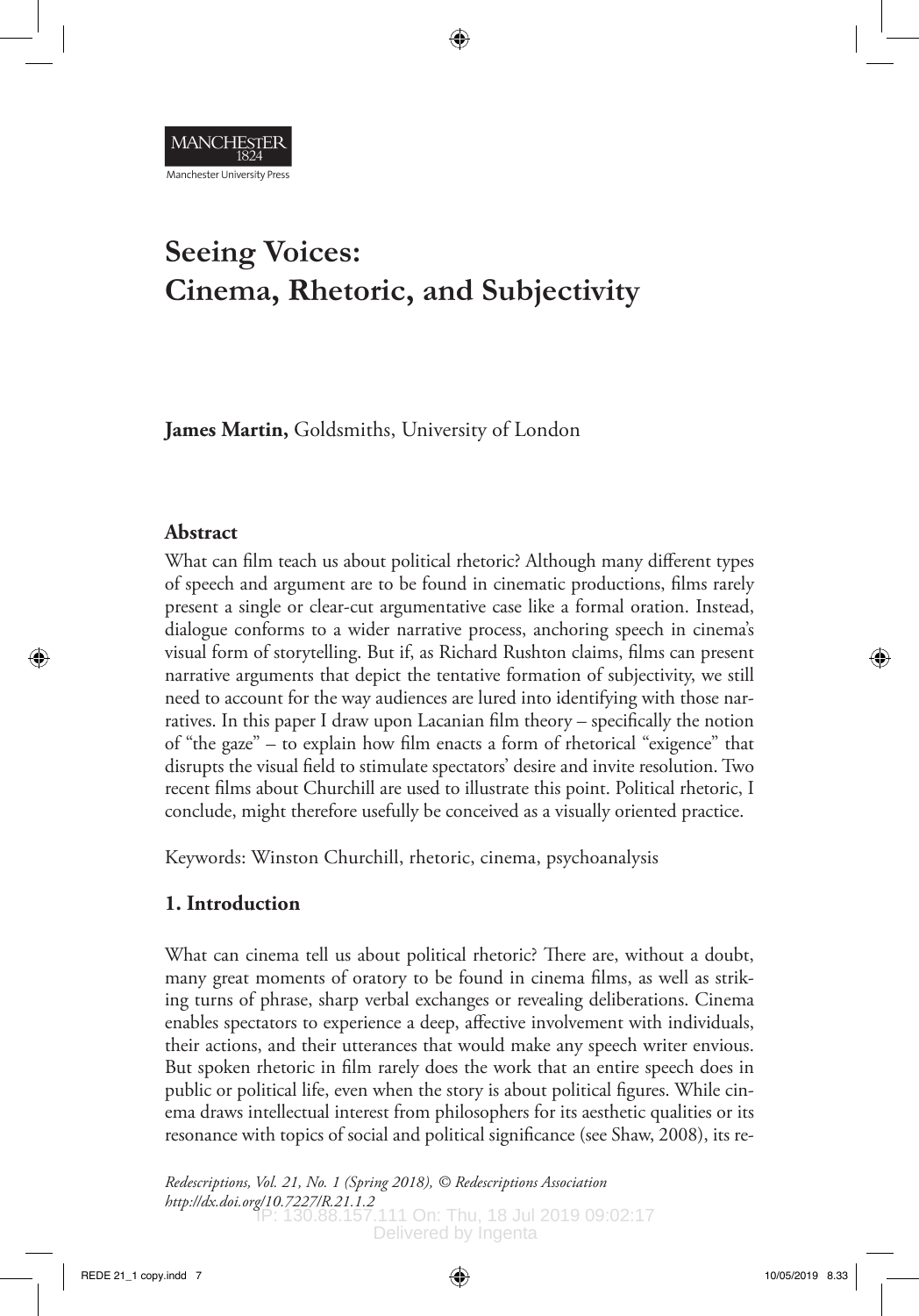lation to rhetorical argument is less clear. Notable rhetorical interventions take a subordinate role to the wider considerations of narrative, action, and plot. When speeches are depicted, they are often brief or in part, illustrations of a character's qualities or markers of a decisive moment within the plot. Equally, outside of openly "rhetorical narratives" in documentaries or "essay films", which may present an explicitly argued case (see Bordwell and Thompson, 1993: 112–19) or "diegetic" voice-overs that enunciate from off-screen (see Bordwell, 1985: 16– 26), overtly political films or films with a social message rarely offer a single or clear-cut speech delivered directly to camera. Instead, we apprehend any overall message in mediated form, by way of interpersonal conflicts, character development, dynamic action and movement, or the unfolding of a narrative arc that involves multiple points of view. So, although we often discern political messages in individual films, they are rarely presented as discrete argumentative positions.

It might be better, then, to think of the place of spoken rhetoric in filmic storytelling as bound up with the wider politics of cinema – that is, with cinema's distinctive techniques of drawing in, sustaining, and satisfying the attention of the spectator. Moments of oratory – if present at all – are usually a response to the given constraints of a fictive situation that calls forth problem-solving, explanation, or action. Films are usually dramatic presentations of fictional situations, assemblages of audio and visual material into a formal unity, of which speech (and other types of) performance is a function. They usually depict dynamic scenarios in which characters are charged with identifying and resolving problems. Any moral or philosophical argument is by necessity linked to this wider "entertainment" goal, which generates dramatic tensions where characters emerge as agents with the appropriate subjective resources to resolve those tensions. Moreover, where decisive moments of speech do occur, they supplement what is a primarily visual narrative. In short, speech is part of what we see.

In this article I want to expand upon the idea of films as the staging of situations in order to think about the rhetorical organization of subjectivity at work in cinema (understood as the wider framework of choices by which films are made). For in depicting fictional circumstances in which a rhetorical opportunity arrives, films make explicit what is often obscured in regular political encounters: namely, the role of desire in rhetorical action. The cinematic presentation of an exigence can be said to open a gap in the symbolic world, distorting the visual field in a way that provokes our interest. In Lacanian psychoanalytic film theory this distortion is named "the gaze", which describes an absence in the spectator's field of vision that instantiates a traumatic encounter with the "Real", or the collapse of symbolic meaning altogether. Film deploys this gaze in various ways in order to incite the desire of the spectator around the prospect of revealing the secret of the Other's "enjoyment". That is, the gaze holds out the possibility of knowing the true source of social authority's desire behind its symbolic façade. The cinematic exigence thereby places the spectator's desire *inside* the film narrative, so that it can then be coordinated by speech and action. This visual lure invites us to think about how political rhetoric, more generally, operates on a visual register.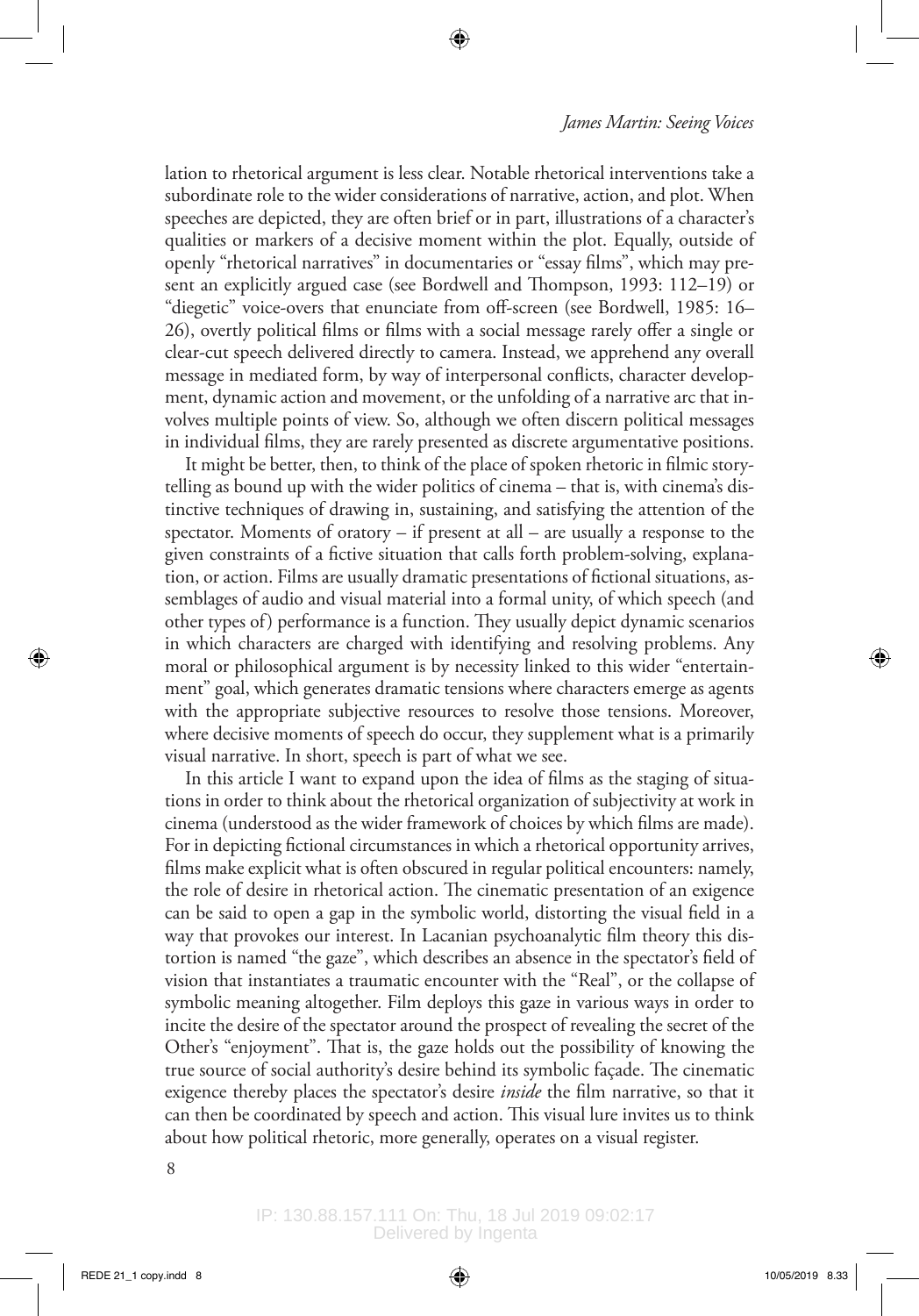To explore all this, I turn first to the idea that film offers up a form of dramatic visual argument that maps out the path to a tentative form of subjectivity. I then set out the Lacanian inspired film theory, just mentioned, which suggests, moreover, that the politics of cinema begins in evoking a *loss* of subjectivity to which it then may offer, via the speech moment, a fantasmatic resolution. To clarify my argument, I will use the example of two recent films about that great figure of rhetorical agency, Winston Churchill. I end by making some brief suggestive comments about the visuality of political rhetoric.

#### **2. Rhetoric, Subjectivity and the Politics of Cinema**

Part of the attraction of films is their ability to endow characters with unique, enigmatic qualities, typically revealed in their confrontation with intense and improbable circumstances. Out of these circumstances frequently arise memorable rhetorical moments when something is said that does more than simply continue the dialogue but, instead, announces a turn in the plot itself (see Yorke, 2013). Think, for example, of Darth Vader's shocking revelation to Luke Skywalker in *The Empire Strikes Back* (1980, dir. Irvin Kershner): "No, I am your father". It is from such moments that characters come to externalise their new understanding of the qualities required to resolve tensions in the plot. Often it is a moment of self-awareness, or a key disclosure, that clarifies the situation and the relation of key characters to it. Sometimes it is a deliberation between a number of characters that reaches a climax, for example in the courtroom drama (such as *12 Angry Men* (1957, dir. Sidney Lumet) or *A Few Good Men* (1992, dir. Aaron Sorkin)). In other genres, it might be a final, revealing exposition, such as we find in detective movies.

Rhetorical moments of this variety are often momentary – but decisive – turning points that register stages in the process of cause and effect that fictional narratives depict (see Bordwell and Thompson, 1993: 68–74). Although "natural" dialogue may litter the drama with numerous conversations, rhetorical moments (and there may be several) stand out as interventions that propel the story in a specific direction and cue us to anticipate some part of the overall message or meaning of the film. As a consequence, films deliberately supply famous turns of phrase rather than lengthy speeches. These are designed to articulate in condensed fashion the central conflict of the drama. Such "take-away" phrases encapsulate character attitudes or qualities as verbal motifs that audiences enjoy and go on to repeat.

It seems, then, that rhetorical moments form part of the larger assemblage that make up a movie. Moreover, they provide a means for spectators to invest emotionally in the narrative and perhaps to identify with its major characters. But this is to suggest that dramatic speech gains its force less from its own linguistic content and more from a dynamic within the form of cinema film itself. Much depends here, then, on what we think that dynamic is and how it acts upon the spectator.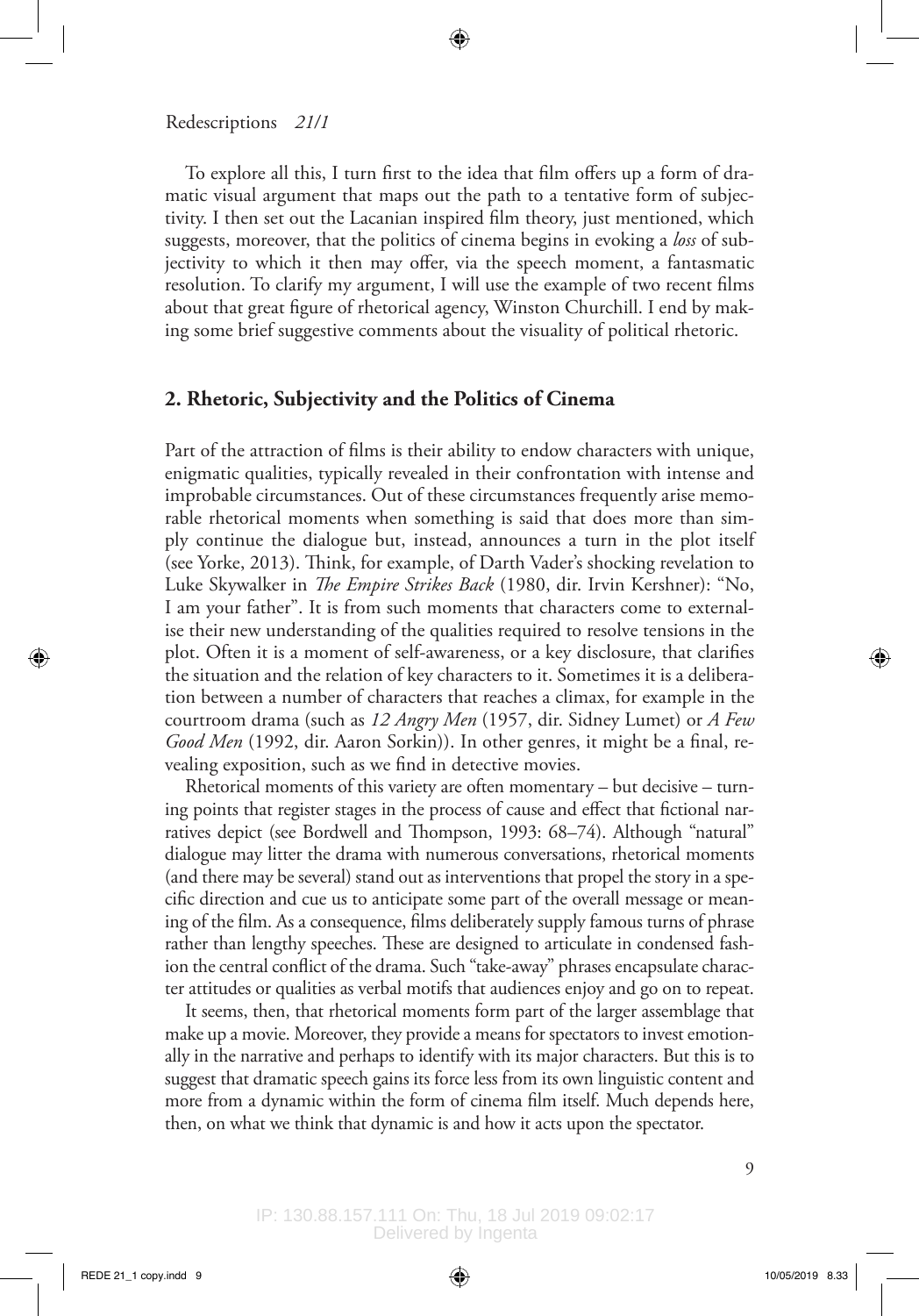In the film theory of the 1960s and 70s, it was common to argue that most mainstream cinema was subservient to a dominant ideology. The spectator's identification with a film enabled accepted beliefs and values to be uncritically affirmed and thus commercial cinema could be argued to contribute to wider societal domination. Movies have always attracted considerable interest from governments, political parties or politicians who are drawn to (and threatened by) their capacity to sustain images of society, history or moral values (see Giglio, 2010). But how is this ideological function achieved? Film theorists argued that in a capitalist society forms of "mass" entertainment such as cinema undertake the role of "ideological apparatuses". In the wake of philosopher Louis Althusser's structuralist refashioning of Marxism, radical theorists of film drew upon the idea that mainstream cinema – the enormous industry of imagining and producing films, particularly of the Hollywood variety – was a cultural apparatus that produced ideologically conforming subjects (see, for example, Baudry, 1985; Heath, 1981). Cinema's formal techniques and modes of operation assembled films whose content masked the contradictions of capitalism and promised a "false" resolution to the dramatic narratives they depicted, enabling an illusion of subjective mastery by offering the viewer a misleading sense of "seeing and knowing everything". The medium of this ideological effect lay, for example, in techniques such as "continuity editing", which secures the illusion that events unfold sequentially in real time and lends an appearance of uninterrupted "everyday reality" to drama; the use of archetypal characters – often white, middle class and aspirational figures rather than the poor and excluded; and the reiteration of narrative resolutions in which conventionallyheld universal principles – true love, justice, moral righteousness over evil, and so on – are declared supreme. Together these techniques encouraged mass viewers subjectively to identify with plots, characters and values that aligned them to conservative norms to which they were uncritically held captive.

10 From this perspective – which as Rushton (2013: 4) suggests held for most radical critics and not simply Marxists – any rhetorical moment is continuous with the wider ideological function of creating a false subjectivity, both in the film and among its spectators. The film is an illusory representation of reality and viewers are effortlessly drawn into identifying with its dramatic elements, thereby securing their compliance with the "hegemonic" norms and values that sustain capitalism, patriarchy, racism, and so on (see, for example, Mulvey, 2009; Heath, 1981). Political critique thus "becomes a matter of administering a scorecard of ideology" (Rushton, 2013: 74) to gauge how successful such representations are. What is lacking in such films was felt to be a measure of what Brecht conceived as critical "distance" from the glossy and unthought assumptions that guide the cinematic image (Rushton, 2013: 45–9). For radical film critics, the proper cinematic antidote to subjective assimilation is, consequently, to sustain an "alienating" effect that dislocates the spectator's conventional point of view, refuses full mastery to its knowledge and vision, and confounds conservative expectations of resolution and universality (see Clayton and Mulvey, 2017). While such a critical distance from hegemonic norms may be achieved in "experimental" films – by, for example, Jean-Luc Godard – Rushton notes these deliberatively alienating films are often hard to watch.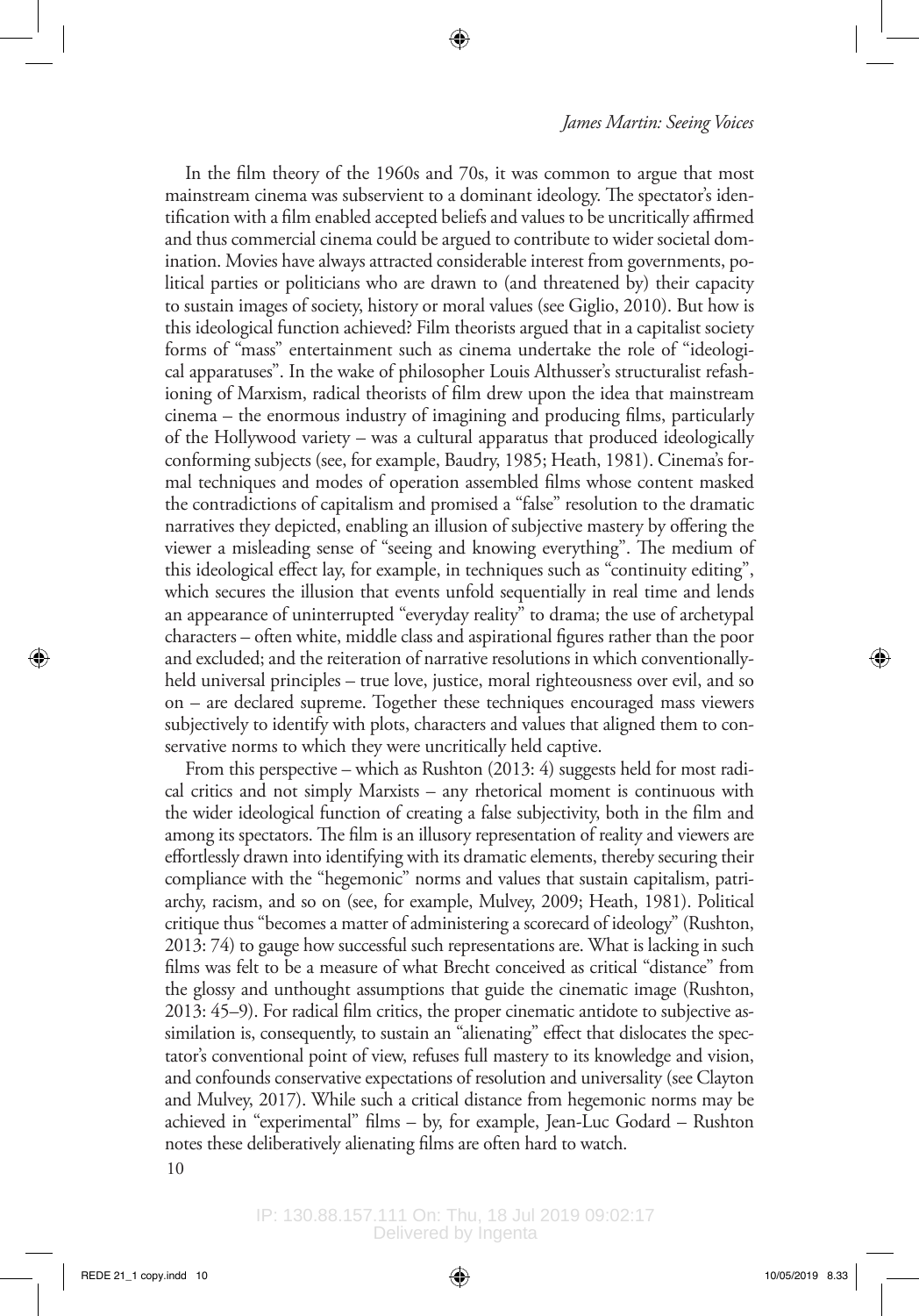Indeed, for Rushton the problem with film theory of this variety is simply its effort to "escape subjectivity". That is, all positive representation in film is taken to entail a process of fixing the spectator's subjective awareness into determinate parameters that refuse the contradictory reality of oppressive society. Thus, the only way to evade capture is to defy the comforting appeal that inclines audiences to align with false images. By contrast, Rushton suggests we might treat subjectivity in film not as a form of capture but, rather, as an achievement whose path to realisation is depicted in narrative form. A narrative typically presents a situation in which some element undergoes transformation over time as the consequence of causes that are either displayed or inferred. Fictional narratives, particularly those of contemporary film, present this transformation from the subjective point of view of characters whose motivations and perceptions are themselves both its cause and consequence (see Branigan, 1992). Drawing upon the work of Robert Pippin and Stanley Cavell, Rushton argues that many mainstream films supply narratives in which spectators follow the gradual emergence of a new sense of subjectivity by characters, frequently one in which an awareness of occupying a shared space with others comes to be recognised as liberating (Rushton, 2013: 10–30). Here it is precisely the fictive (rather than realistic) nature of the narrative that allows us to focus on how characters psychologically learn and develop through the plot, eventually coming to open realisation that they can only be free if they become different kinds of subject. But this is not a freedom from structure or convention as such, as radical film theory claimed, but freedom understood as dependence on others (Rushton, 2013: 23, 31–2). In that way, for Rushton, cinema films present us with arguments elaborated in melodramatic form, where characters exemplify personal struggles and choices as they learn to become new subjects alongside others (Rushton presents the much derided *The Sound of Music* (1965, *dir.* Robert Wise) as a case study in this respect. See 2013: 73–8). Here, he argues – and not in some effort to represent the contradictions of a non-cinematic "reality"– lies a genuine democratic politics of film.

Rushton's critique of "political modernism" in film theory encourages us to conceive rhetorical moments in cinema as part of a potentially emancipatory process of re-forming (rather than uncritically fixing) subjectivity. This is a process that cannot be aligned simply with bourgeois ideology. Indeed, it helps explain why certain examples of cinematic speech are experienced by audiences as profound statements of liberation: by externalising a subjective attitude through which they identify and imagine their own independence.

Hollywood films regularly supply emancipatory narratives in which different positions contest a situation and then key characters come to realise the urgency of transforming their attitudes in order to liberate themselves from its constraints, with rhetorical moments encapsulating stages of self-realisation in this process. These are moments in which new subjectivities (and, in Rushton's view, public and therefore potentially democratic positions) come into view. Aspirations for liberation and self-transformation are therefore not reducible to the trivial fictions of bourgeois ideology but can be expressive of an emergent subjectivity where specta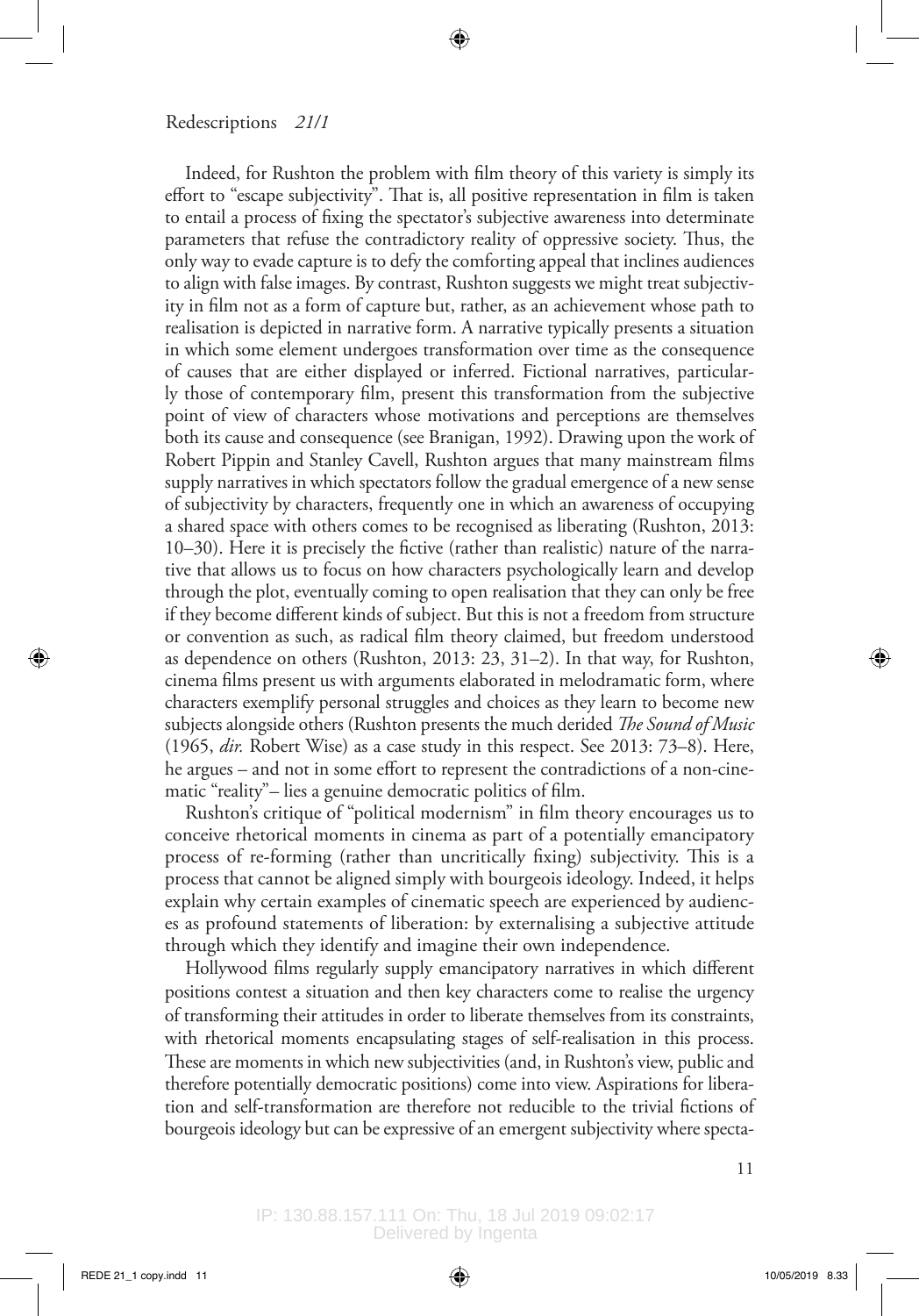tors follow one or more characters' eventual realisation that to defeat their personal alienation they have to adjust themselves positively to being with others. This, for example, is what occurs in President Whitmore's pre-battle speech in the Sci-Fi action film, *Independence Day* (1996, *dir.* Roland Emmerich), a "classical" oration that assembles the recognised tropes of a rousing ceremonial speech proclaiming the virtues of a common struggle for freedom, culminating in triumphant music and vocal acclamation from his audience. As Rushton points out, the pleasures of cinematic productions are integral to the narrative depiction of becoming a subject with others, however absurd they must seem when held up to "reality" (Ruston, 2013: 78). Other people's dreams and aspirations, articulated in such moments, give voice to a potent democratic sentiment concerned with escaping the restrictions of fixed and isolated identities and, instead, coming together. Unlike the political modernism of film theory, then, Rushton rejects the view that pleasure is something that captures us and tightly conditions our subjectivity. Rather, it enables spectators to affirm the prospect of discovering a new subjectivity altogether – and it is here, he implies, that a distinctly cinematic politics inheres.

#### **3. The Cinematic Gaze**

Rushton helps explain how an argumentative stance might be elaborated in film not in the form of a single speech but as a story about the subjective development of characters, at least in certain films. But he neglects to explore closely one of the important conditions noted by rhetorical theorists for making an argument plausible: the "exigence". In Lloyd Bitzer's famous account, the rhetorical exigence is the pressing dilemma or problem that demands resolution and thereby generates an urgency to which an argument aims to respond (see Bitzer, 1968). In non-cinematic conditions the exigence is typically a crisis, policy failure or unforeseen disruption to the usual sequence of events that generates the symbolic gap that rhetoric seeks to occupy. In a film narrative, we might initially regard this exigence as part of the opening scenario, where a disruption to normality initiates the unfolding of the narrative (for example: the heist, a murder, or the irrupting volcano). The plot, like a rhetorical exigence, presents causes and constraints arising from this disruption in light of which leading characters are required to confront various obstacles that reveal different opportunities and choices, eventually offering up a resolution. But in cinema the exigence is not just for the fictional characters; it also works upon the audience to draw them into the narrative and invest in the film.

Although Rushton is critical of psychoanalytical film theory (especially the work of Žižek) for its part in the political modernism he criticises, it is difficult to understand the ways movies work without inciting and sustaining the desire of the spectator (see Lebeau, 2001). For psychoanalytic theory, "desire" describes the unconscious motivation that propels subjects from object to object in search of a satisfaction that constantly evades them. Importantly, desire is not exhausted in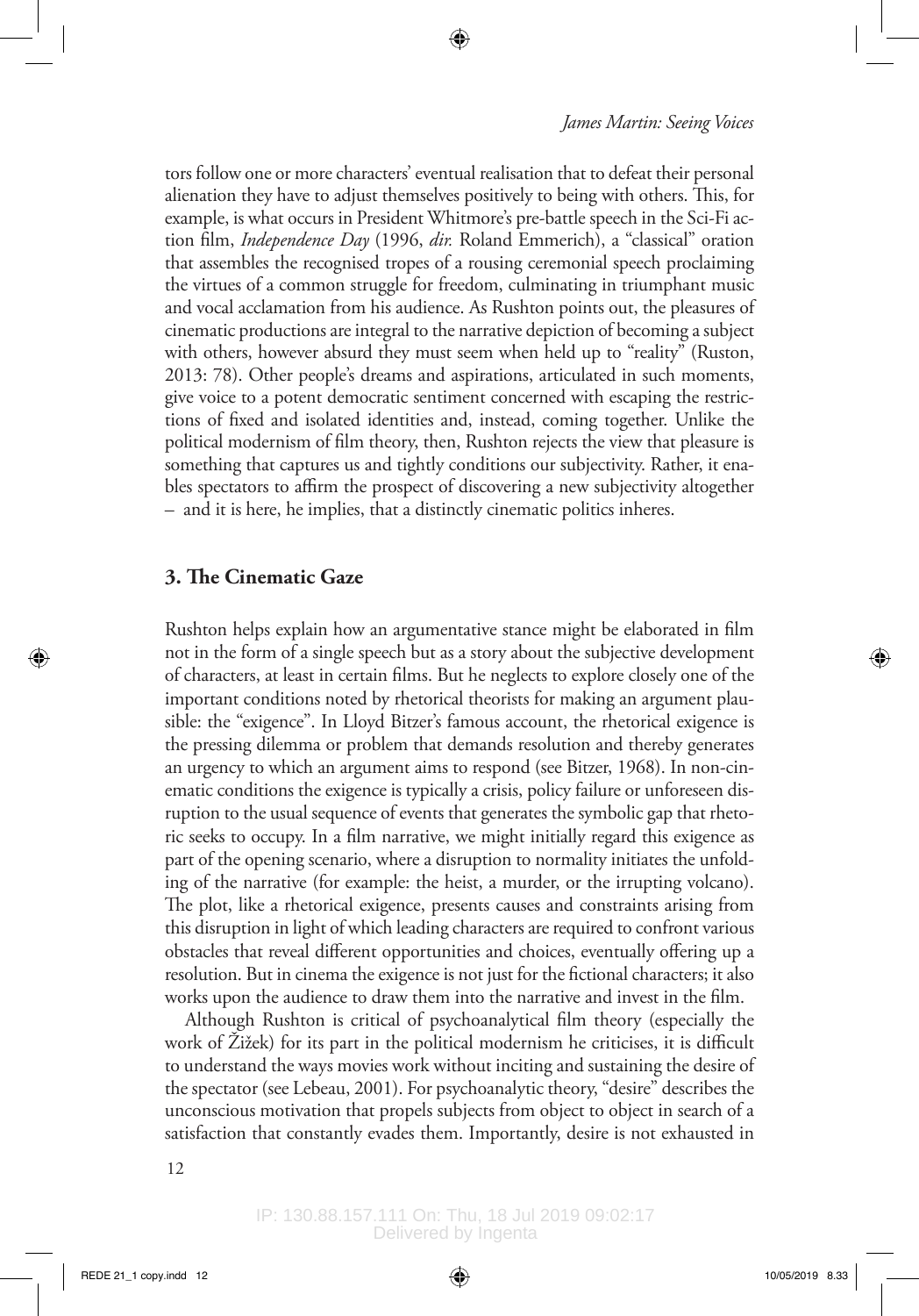a conscious awareness of "need" or a specific goal but, rather, is driven by something "obscene" that is refused access to consciousness. We cannot be aware of what motivates us unconsciously, though we may feel its force indirectly in how we are attracted to certain, sometimes unacceptable, objects. Desire operates fundamentally as an underlying urge for an indeterminate "something", a "lost object" of which we find only traces in the actual objects we come across, but which never itself fully appears. While many things give us pleasure – a passing gratification that is usually acceptable to society – our desires are, at their root, motivated by the drive towards a satisfaction beyond mere pleasure. This is what Jacques Lacan called *jouissance* or "enjoyment" – a strangely alluring orientation to selfobliteration that excites and frightens us at the same time (Braunstein, 2003). We can never realise this (not without destroying ourselves) but are profoundly attracted to it nonetheless. Indeed, the pursuit of our desires is itself strangely satisfying, precisely because it sustains us in a condition of frustrated anticipation that approximates the enjoyment we feel we have lost (see McGowan, 2013).

For Todd McGowan (2007), it is the arousal and sustenance of this desire that attracts people to cinema films. Like Freud's account of dreams, he argues that films arouse our desires not by giving us what we want but, rather, by constantly creating obstacles to their realisation. Our desire properly exists only as an unrealised longing, not as a realised satisfaction. Both dreams and films therefore dwell primarily on the *failure* to achieve satisfaction; they devote most of their content to depicting obstacles to the goal sought, thereby satisfying desire simply *as* desire. This suggests that the argumentative process that Rushton explores emerges only by recruiting spectators through the activation and sustenance of their desire. The explicit exigence that drives a film to resolution works not just by presenting a fictional scenario but by constantly making spectators invest psychically in the gaps it opens. As film theorist, Elizabeth Cowie, puts it: "The pleasure of representation lies not only in what is signified – a meaning – in the traditional, realist, sense, that is, a coming to know; it also lies in a coming to desire made possible by the scenario of desire which I come to participate in as I watch a film, view an image, or read a text" (Cowie, 1997: 4).

How does this "coming to desire" work? For McGowan, we can think of the subjective attraction of cinema in terms of what Lacan called "the gaze" (see Lacan, 1977: 67–90). In film theory the gaze is often mistakenly associated with the spectator's own view of a movie. Like Rushton, McGowan is critical of the claim in radical film theory that the viewer is promised some kind of illusory visual mastery. Paradoxically, this claim was made by way of psychoanalytic theory, relying on Lacan's idea of the "imaginary" as a false sense of unity and integrity that conjoins the viewer to bourgeois ideology. But for McGowan, that interpretation fundamentally misunderstands Lacan's theory of the gaze, which is not about the viewer's subjective mastery but, rather, about its submission (McGowan, 2007: 8–12).

The gaze in Lacan refers not to what the spectator sees but, instead, to something the spectator assumes is *watching it*. This is not a subjective "look" but an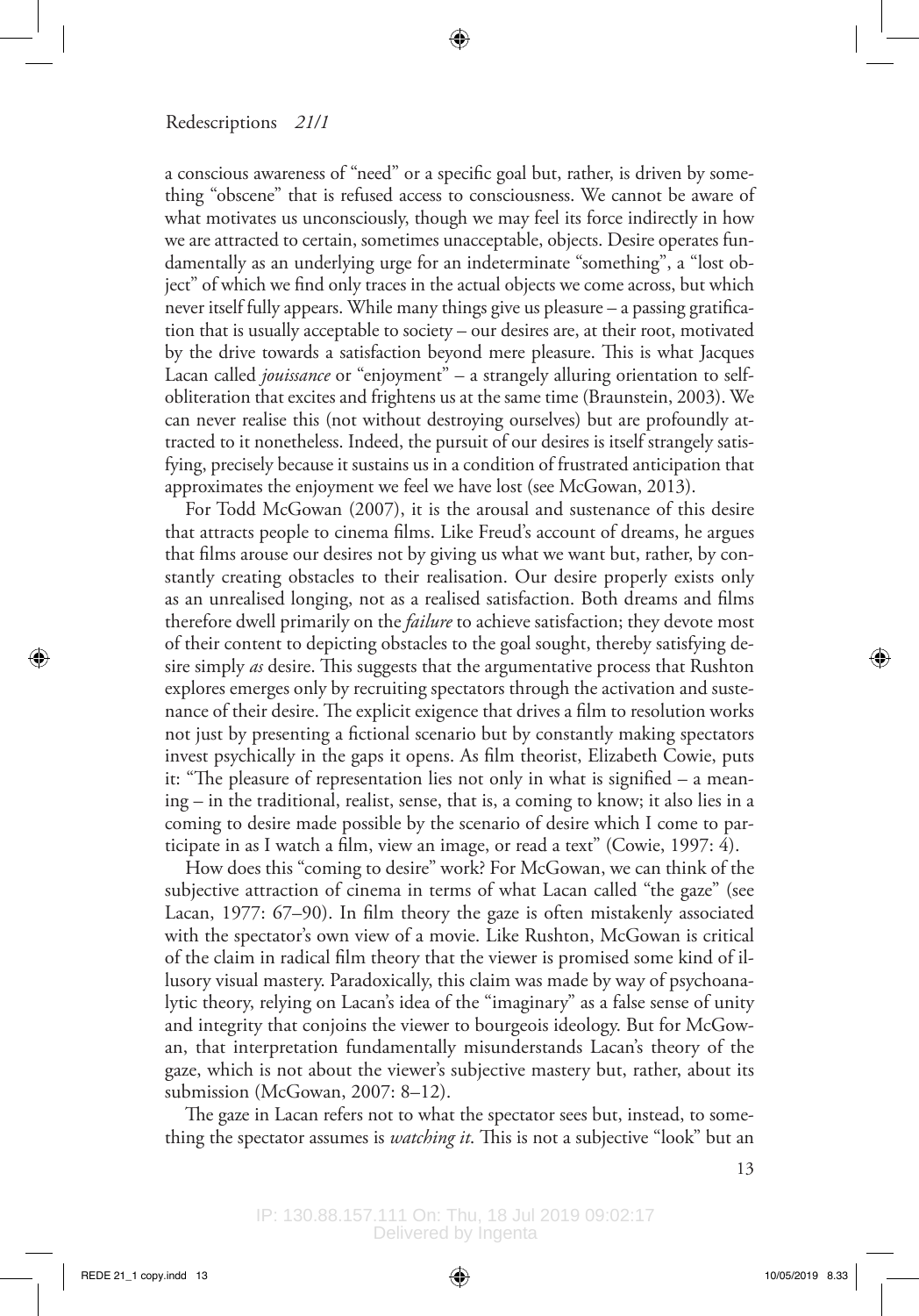objective experience of being "looked at" from somewhere in the film. That is to say, the spectator is drawn to the film by way of something that it cannot see, some indeterminate presence that distorts its view of what it can see, and makes the spectator ask what it wants. The gaze in Lacan's work is a formulation of what he calls the *"objet petit a"*, a dimension of "the Real" – that is, the unsymbolisable, excessive impulses refused access to consciousness – that arouses the desire of the subject; it presents itself as something that seems to be "in" the image but cannot be positively identified. The *objet petit a* designates that aspect of the Other (an authoritative point of reference in the symbolic world) that evades our grasp but seems to call up our desire – like the mysterious qualities of "national" identity in social traditions, the ineffable but "adorable" quality in a loved one, or the intense promise of fulfilment offered by the acquisition of riches. It is an indeterminate quality that is "in an object more than the object itself" (see Lacan, 1977: 268) – what gives ordinary objects a fleeting but viscerally intense appeal beyond their symbolic meanings. The gaze names the peculiarly visual form of this dimension that incites our desire, even though (and indeed because) it cannot actually be seen. For Lacan, the *objet petit a* stands for the prospect of enjoyment that forever evades our grasp. We are drawn to it because we unconsciously feel we lack it and that if we can have it, or know what it is, we might enjoy it too (Lacan, 1977: 77). This, however, is not a promise of mastery but an invitation to submission, to surrender ourselves to a much deeper satisfaction.

In McGowan's argument, it is the lure of enjoyment that pulls us into cinematic films. Because films can show us more than ordinary reality – that is, they present a visual abundance that can take us into parts of the world we normally cannot see – they promise insights into the secret working of things. The gaze is deployed in movies to arouse our desire by stimulating a visual uncertainty around which characters and plots develop. As Joan Copjec (1994: 35) puts it: "The subject is the effect of the impossibility of seeing what is lacking in the representation, what the subject, therefore, wants to see". It is the attacker we cannot identify, the monster that has no proper form, the enemy whose purposes we don't yet understand, and so on. In each case it is what we cannot see in the image, something that "stains" its transparency, that raises our investment in it (Lacan, 1977: 74). That investment revolves around the unconsciously posed question of what the character – the enemy, the monster, or the Other –  $\mathrm{``enjoys''}$ . The cinematic gaze is thus organised around the erotic possibility of revealing a secret enjoyment beneath the surface of the symbolic order. This is why films hold off for some time answering this question so that the spectator's desire can be recruited.

Now films rarely work by sustaining the gaze throughout the narrative. The film usually offers clues or answers to the question raised by its distortion. For McGowan, this is where desire meets "fantasy". For it is fantasy, in Lacan's sense of the term, that supplies an answer to the question of the gaze. Fantasy is commonly understood as an unrealistic or fantastical world. But, in Lacan, it refers to the way the gaps in the everyday experience of symbolic order are covered over or explained away in order to give some consistency to our experiences. Fantasy sup-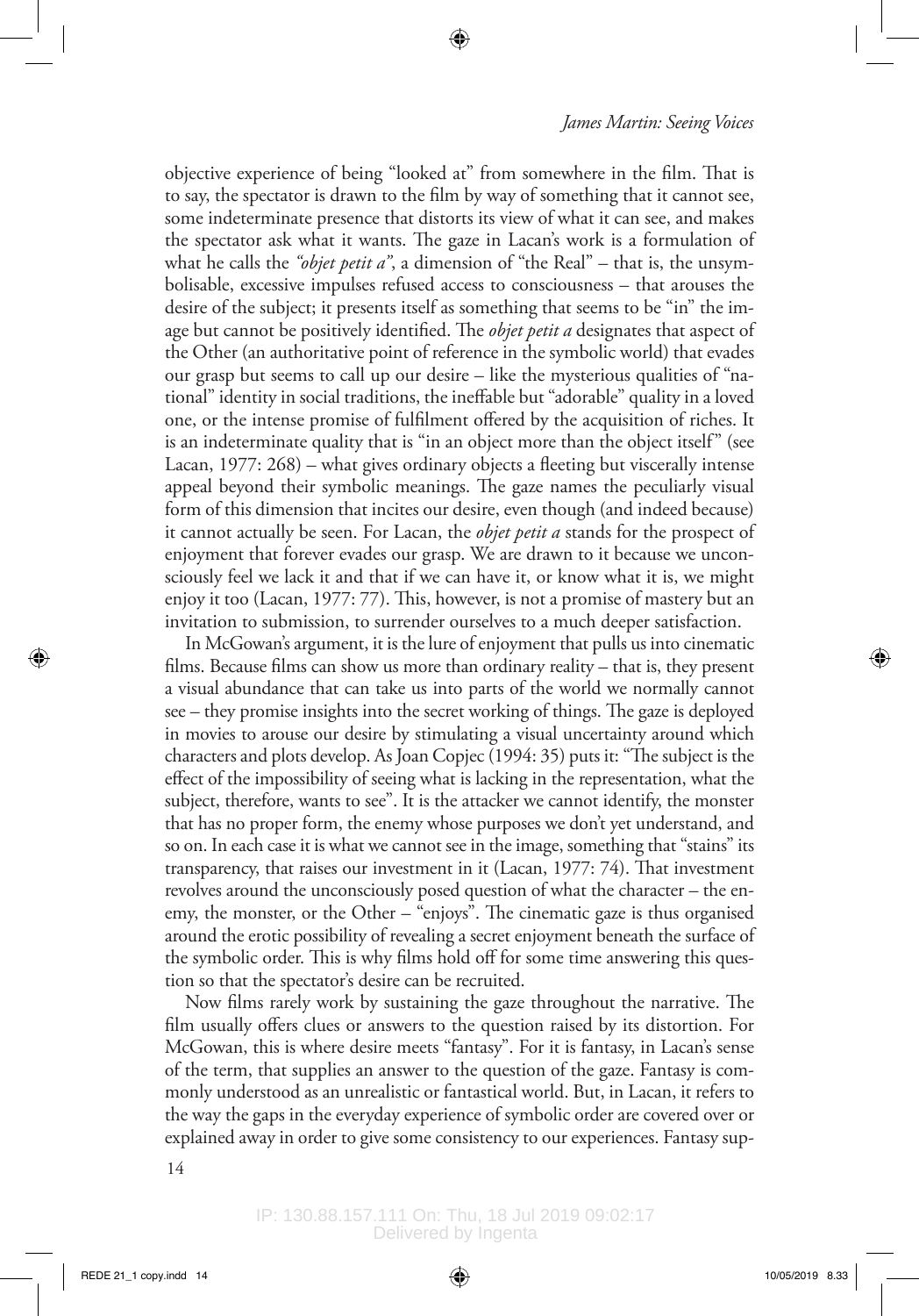plies an image of harmony or smooth normality rather than unreality. It depicts a scenario through which we come to know the source of the gaze and the object of the Other's enjoyment. That way, we evade the traumatic encounter with the Real that otherwise upsets our vision of the world. In concrete politics, fantasy typically involves locating the true object that is enjoyed against our will (unearned welfare for the immigrant, wealth for the greedy banker, or power and control for the heartless and self-interested bourgeoisie). The obstacles to our desires thus turn out, it seems, not to be psychical in origin but actually, empirically resolvable, once we unmask the secret enjoyment of our adversary (see McGowan, 2007: 16; 2013: 31–9). In film, fantasy is similarly the presentation of a scenario in which the enigmatic lure of the Other's enjoyment is resolved by overcoming obstacles – for example, in finding romance by acknowledging a secret love, defeating the enemy by discovering the treasure it really wants, killing the monster by working out its intrinsic weakness. Having discovered the actual nature of the Other's obscure enjoyment, its subversive attraction as an unknowable dimension dissipates, our desires recede and a pleasurable outcome is achieved as "normality" (that is, the restoration of the symbolic order) is allowed to return.

For McGowan, it is the articulation of the gaze with fantasy that is important in distinguishing the different ways that film narratives operate: "The way in which a film deploys the gaze is, I would argue, the fundamental, political and existential act of the cinema" (2007: 18). Film is the site of a struggle between the disruptive possibilities of the gaze and the effect these might have on how common fantasies of social order are imagined. There are, he continues, various ways that our desire can be recruited and aligned (or not) to fantasy scenarios. McGowan identifies four: the gaze might be deployed to disrupt known fantasy scenarios, revealing that "reality" is itself founded upon excessive enjoyment; sometimes, films sustain the gaze as an uncertainty that haunts the story but refuses easy resolution; or, as is most common, films deploy the gaze only to resolve it into restoring the fantasy of a harmonious reality; finally, films might refuse fantasy altogether and simply sustain a gaze without any fantasmatic resolution (McGowan, 2007: 18–20). The true "politics of cinema", he argues, lies not in the fantasy element of the resolution but how the fantasy is related to the gaze.

McGowan's account of the cinematic gaze offers us a way to connect narrative, subjectivity and rhetoric in film that differs significantly from Rushton's approach. His point is not merely that film narratives manipulate or withhold certain details of the plot until the end so as to keep audiences in suspense. Rather, he argues that narratives present a concealment that is fundamental to subjectivity and that can never actually be revealed. The gaze describes "the absent object that constitutes the field of representation itself" (McGowan, 2007: 74) and we should not mistake this for any positive object (such as friendship, self-awareness, or the defeat of an enemy) that a narrative might reveal at its close. Nonetheless, he underlines, "desire is inextricably linked to narrative structure" (2007: 72) because narratives present spectators with absences in their knowledge that, in triggering a desire to know the secret of the Other's enjoyment, destabilise subjective closure. The im-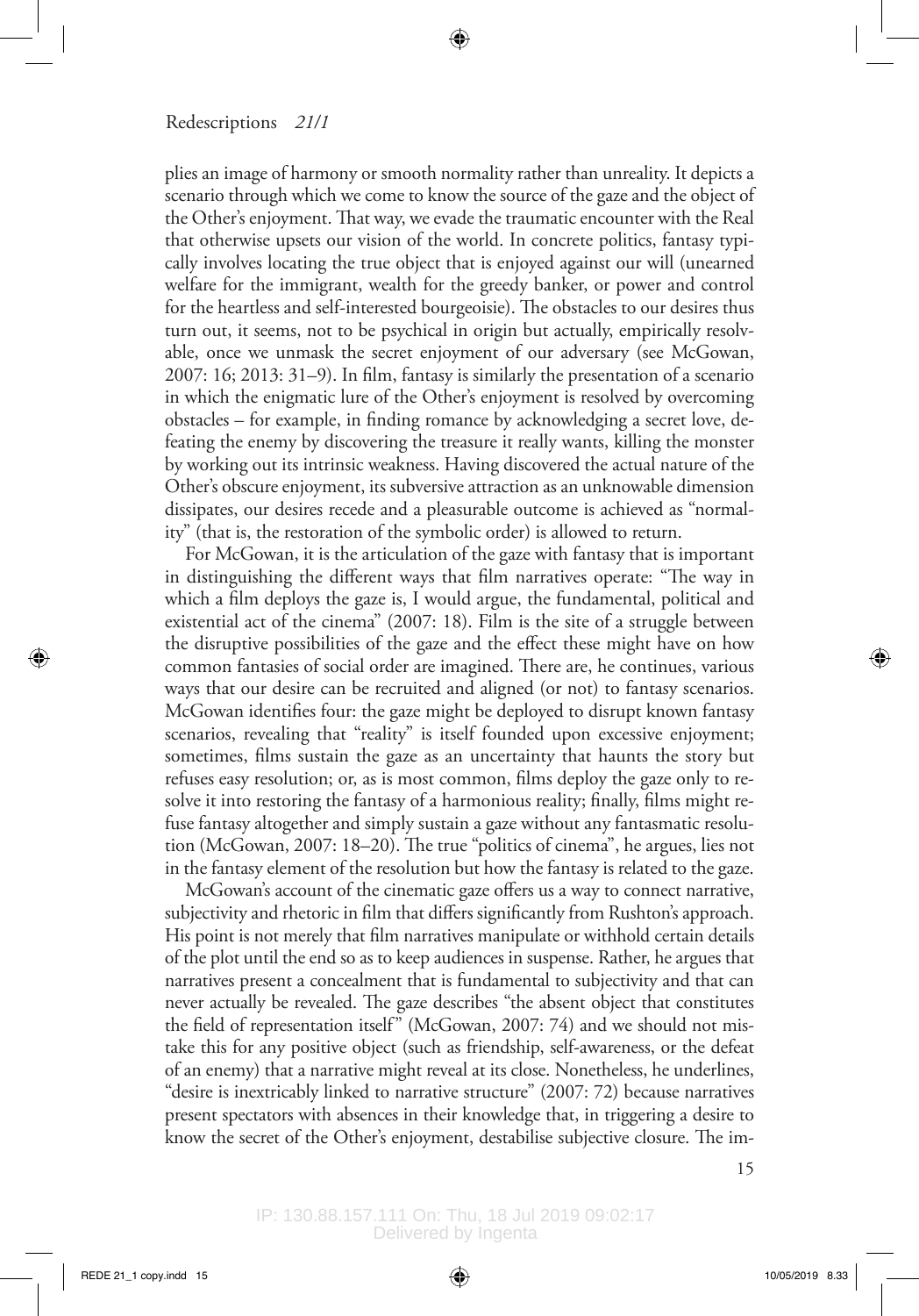portant rhetorical manoeuvre here lies not in how films realise the pleasure of a liberated subjectivity but how effectively they manage the cinematic exigence that encourages spectators momentarily to withhold their stance towards symbolic "reality". We might say that all cinema movies undertake an argument within themselves; that is, they set up an internal dispute – between what they show and how they manage what they cannot show – that is fought out via the subjectivity of the spectator. And it is within this argumentative space in cinema's visual form that we might discern its relation to rhetoric.

## **4. Watching the Leader Speak:** *Darkest Hour* **and** *Churchill*

I now want to illustrate the relation between the gaze, fantasy and rhetoric in relation to two recent films exploring the war leadership of Winston Churchill: *Darkest Hour* (2017, *dir.* Joe Wright) and *Churchill* (2017, *dir.* Jonathan Teplitzky). These are not exhaustive of every issue raised above but they do relate to the depiction of political rhetoric. Each film narrates a brief, yet decisive, moment of Churchill's premiership during the Second World War: *Darkest Hour* focuses on his arrival as Prime Minister in Summer 1940 and *Churchill* on his role in the decision to launch "Operation Overlord" in 1944. Each is therefore concerned with his leadership at key moments in the war effort; and each deploys Churchill's famous, defiant oratory as emblems of his leadership qualities. *Darkest Hour* opens with his "Blood, Toil, Tears and Sweat" speech to the Commons on 13 May and closes on his "We Shall Fight on the Beaches" speech in the same venue of 4 June. *Churchill*, on the other hand, presents just one, fictional radio broadcast at the film's close. Nonetheless, whereas *Darkest Hour* employs the cinematic gaze only to resolve it in a classic fantasy of heroism announced by his final speech, *Churchill* presents a more ambivalent case by sustaining the gaze, so displacing (if not entirely dispensing with) the fantasy narrative.

16 It is clear why Winston Churchill might be an appealing figure for dramatic treatment in cinema. His war time leadership was arguably decisive in resisting the advance of Nazism across Europe and his speeches have become definitive statements of moral defiance in the face of the fascist threat. Churchill's intransigent spirit on this occasion, his distinctive gruff voice and widely recognised image as a stocky, cigar smoking, victory-v gesturing figure have been iconic in the post-war world. In many ways, Churchill has become a cultural motif for popular sovereignty in the UK, projecting an "island" mentality and invincible faith in the autonomy and integrity of the British union. This cultural appropriation is, not surprisingly, somewhat at odds with the known facts. Churchill was widely held in suspicion by his party colleagues (he was once a liberal and was part American), his speeches were not uniformly or universally admired at the time (see Toye, 2013), and after the war he supported the end of the British Empire and the pooling of sovereignty in the emerging European community. Nonetheless, for all its distortions the cultural imagination has made the figure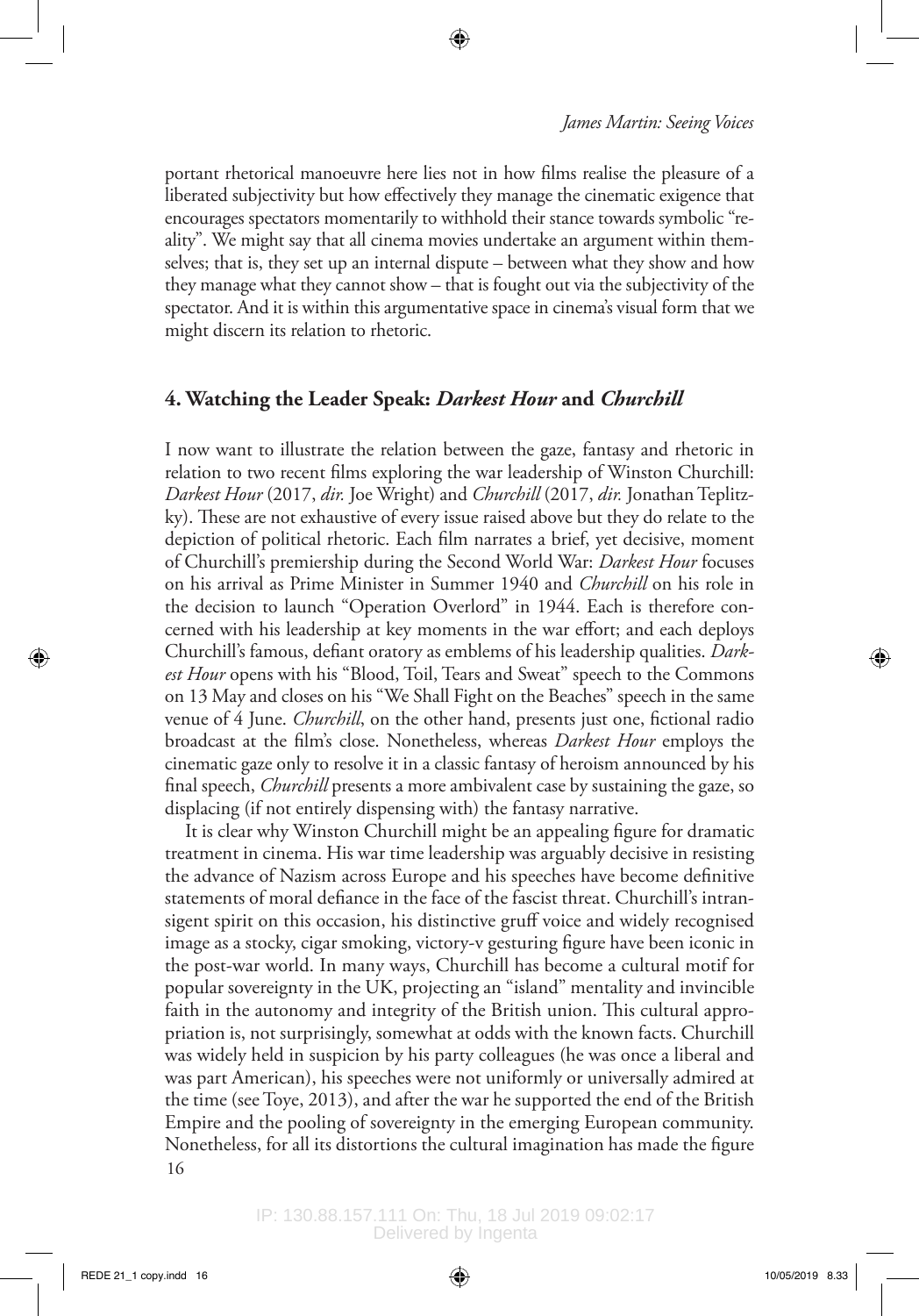of Winston Churchill a constant point of reference for fantasies of leadership and national "spirit".

Churchill's place as an imaginary figure of authority readily lends itself to dramatic treatment. His speeches, in particular, have helped to tell a wartime story of national gravity, noble resistance, and solemn duty. These have contributed to a mythical (and often highly selective and hence misleading) post-war narrative of a steadfast British character that has fed into the rhetoric of other post-war leaders, such as Margaret Thatcher. Yet all the actual wartime fighting was done by others and elsewhere. His speeches might serve as a useful narrative overlay on images of combat, but what can they tell us of Churchill? What is interesting about these films is that they employ his speeches and his fame as a rouser of other people's emotions as part of a story about the man himself and his own struggles to become the leader we have since taken him to be. Because cinema allows us to look "behind the scenes", to see the truth beneath the fantasy, the focus of the two films is on revealing how Churchill comes to take up the subjectivity of leadership. These are not "biopics" telling us a story on the grand scale about Churchill's life and career, but snapshots in a timeline with which we often presume ourselves familiar. We know Churchill was a great leader but how did he get to be so? Where, in the extreme jeopardy of wartime government, did he find the qualities to stamp his own mark on events? In short, what was the nature of Churchill's secret enjoyment and how did he find it? Both films deploy the gaze to ask this question of his leadership role and both rely on fantasy to answer it, though perhaps in different ways.

*Darkest Hour* deploys its gaze around the question of Churchill's leadership in the early, uncertain steps of the war. It constructs this question through his relationship to other members of his war cabinet (notably Lord Halifax and Neville Chamberlain) and their preferred option of opening negotiations with the advancing Nazis, rather than confronting them. The film dwells on the obstacles those figures presented to Churchill's determination to resist Nazism. It allows us to see the secret doubts that many had about Churchill's capacity to lead effectively: he is distrusted by eminent Conservatives, the King, the House of Commons, and ultimately by himself. Churchill's American family, his readiness to cross the benches from the Liberals, and his past inglorious history in the Gallipoli campaign in World War One are all offered as evidence of uncertainty about his general character. Indeed, it is this narrow, elite frame of reference that helps focus the gaze on what it is that motivates Churchill as a political leader. We are constantly in doubt as to the source of his inspiration, a doubt that is frequently depicted by the presence of sharp, blinding beams of light through curtains and in the Commons chamber that Churchill constantly evades. The light gestures a threatening encounter with the Real, a laser-like shaft that plunges everything around it into dark and obliterates clarity of vision. Much of the film's dialogue and movement therefore occurs in the semi-darkness of enclosed rooms and halls, bunkers and tube train tunnels – all markers of the isolation and labyrinthine confusion of political decision-making in war time circumstances. This visual blockage is a figuration of the *objet petit a* – the "blind spot" in our vision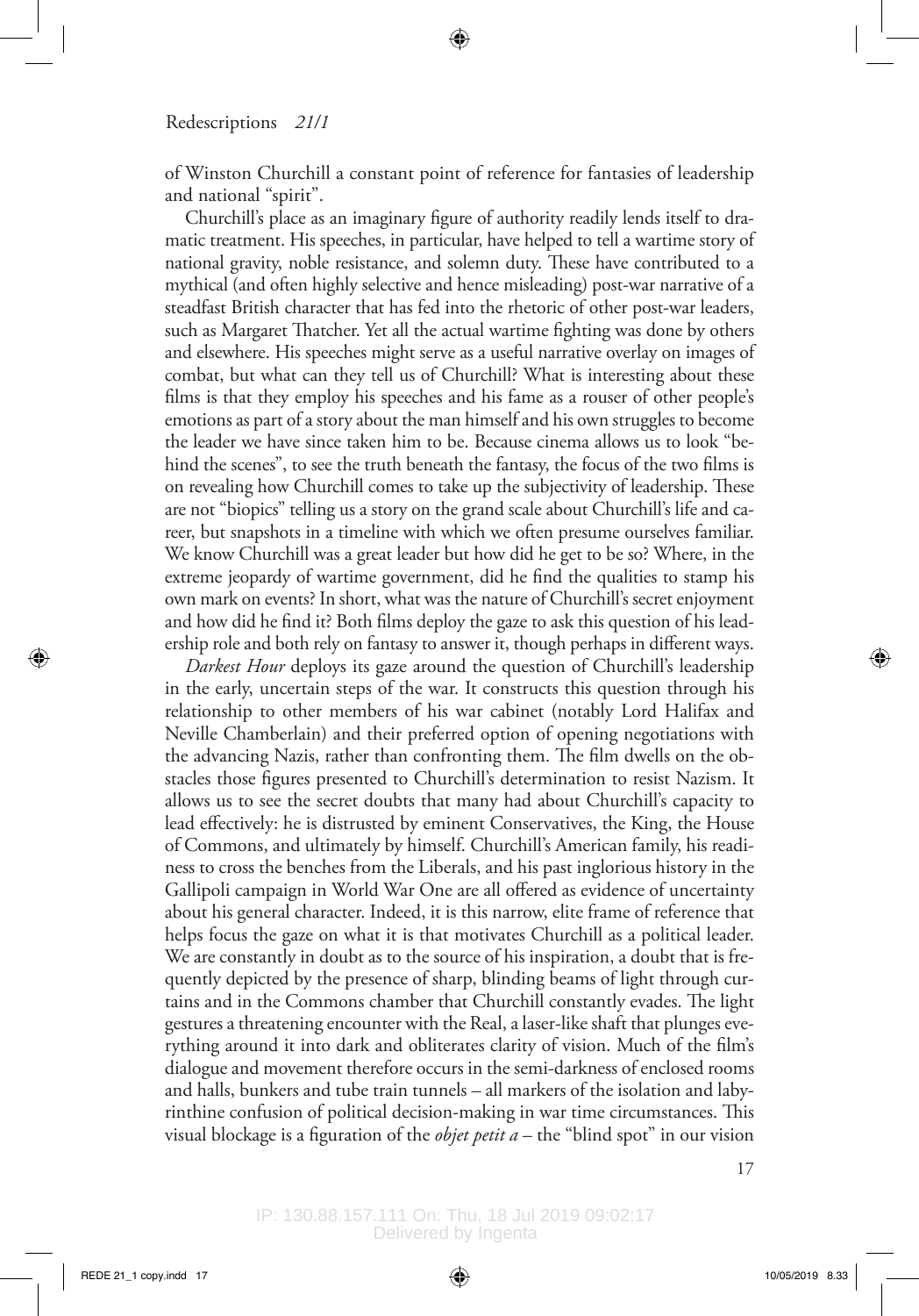that distorts our view of Churchill as a leader by simply withdrawing him from clear view. That lack of clarity is reinforced by Churchill's own statements about not knowing his own mind, how "the right words won't come".

But Churchill eventually overcomes his self-doubt. We finally reach a fantasmatic resolution which permits us to discover Churchill's true enjoyment. In a series of meetings, first with the King (who tells him to go to "the people") and secondly, in a most improbable sequence, with ordinary Londoners in an underground tube train where Churchill learns of the true determination and steadfast spirit of resistance of normal citizens. Asking the people for their views on whether or not to negotiate with Hitler, they respond with revulsion and assertions of "never"! Churchill appears to find the mettle he was looking for and, with renewed resolve gained from his exchanges with the King and the people, he makes a statement to the Commons, declaring that "we will fight them on the beaches". The cinematic gaze is thus resolved by the heroic figure stepping in to the light to deliver the declaration of defiance at the dispatch box for which he subsequently became famous. The Commons roars its approval and even the Conservative benches rally to Churchill's speech.

*Churchill*, on the other hand, takes its point of departure not from the arrival on the scene of our hero but, conversely, from his increasingly diminished status as the war approaches its final, decisive stages. The figure of Churchill depicted in this independent film is similarly required to make a decision yet now he is not about to come into the light but, rather, to stand on the margins. Indeed, the motif of beaches is employed throughout the film as a signal of his tragic, Lear-like marginality. The war effort is at this point dominated by the US, the "war in the sky" has been won, and the allies are readying for the final but destructive confrontations on land. Churchill struggles in this film not to find a way to lead but, instead, to commit himself to a way to end the war. The explicit obstacles depicted in the movie are with the military commanders – led by the US General Eisenhower – rather than political rivals. But Churchill's indecision this time revolves around his personal struggles in accepting the necessity of the land war; he is haunted by the memory of World War One and the tremendous loss of life in the Gallipoli campaign. The imagery of blood in the tide water, the battlefield scene in his mind, his frequent references to the lives lost thirty years before, his lingering refusal to accept the decision-making of the military, and his eventual bout of depression, make Churchill seem a figure hopelessly lost in his past. Tormented by the memory of "so much waste" he is unable to find the spirit to commit himself to a new confrontation.

The gaze in this account is more a psychological one than in *Darkest Hour*. Unlike the darkness of the latter, Churchill is often bathed in light. Many scenes are shot outside in the bright countryside. Whereas the Churchill of *Darkest Hour* is an appealing, soft-skinned and round-faced man (played by Gary Oldman, who won a Best Actor Oscar in 2018), that of *Churchill* (played by Brian Cox) is an exhausted, frail and corpulent figure. His attire marks him out as a man of the previous century (especially the opening scenes where he dresses to meet the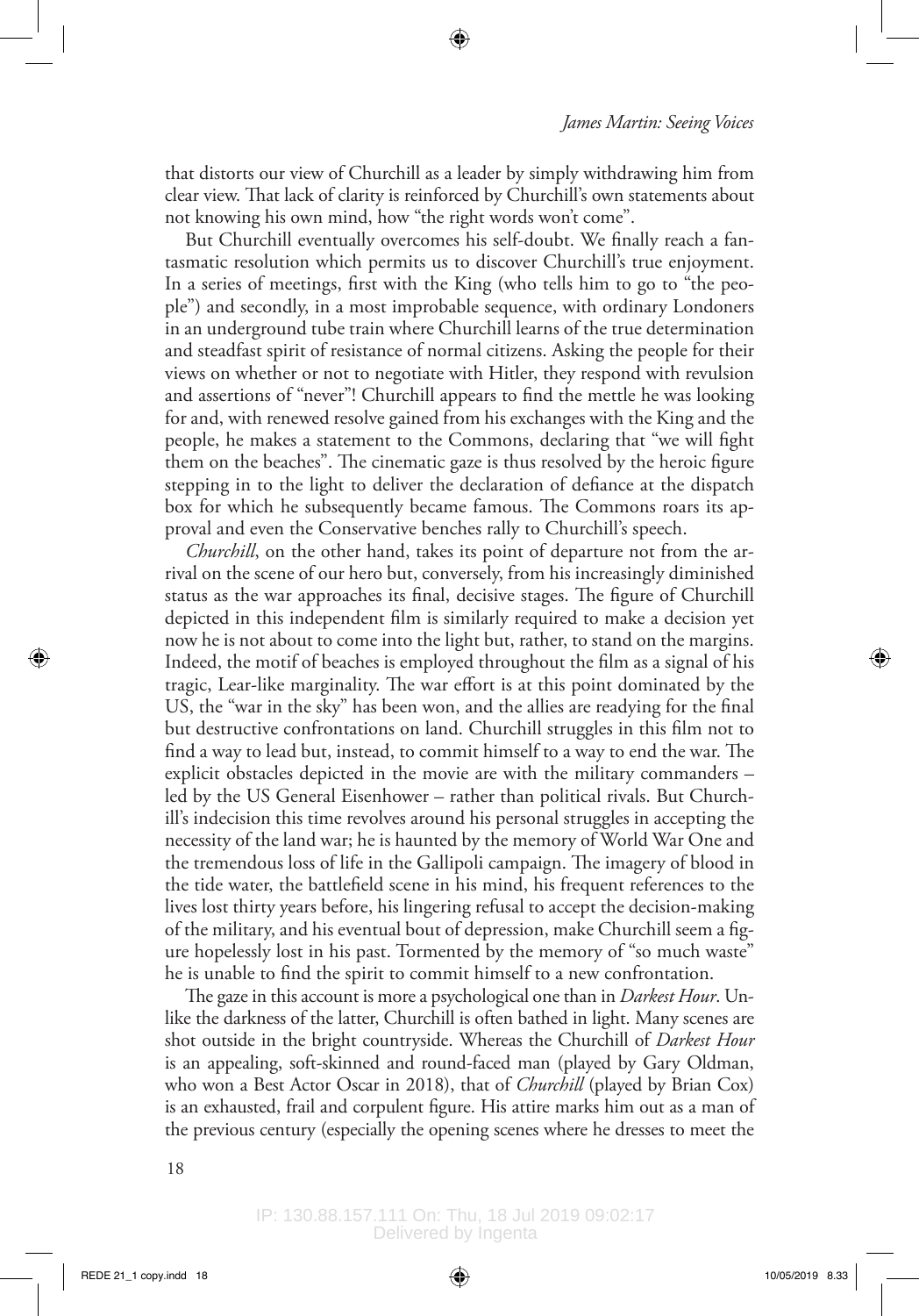military commanders). Churchill's reputation as a once rousing speaker is frequently mentioned with irony; his current abilities dismissed by military figures as "doubt, dithering and treachery". His hastily agreed plans to lead the D-Day landings in a separate ship alongside the King are ill thought-through signs of desperation. This forlorn figure is not the emergent saviour of *Darkest Hour* but a man in decline who has lost his capacity for incisive judgement and cannot act "like a hero" as his wife, Clemmy, exhorts. In this account the gaze works not to prepare a fantasy resolution but to undermine the fantasy of the great leader. Our view of the hero is not characterised by darkness so much as excess – we see too much of Churchill lost in bleak thoughts, barking furiously when he cannot focus, anxiously recalling the past, repeating his fears and refusals, and eventually prostrate on his bed unable to communicate. These images contrast with the decisive, chiselled featured and uniformed figures of military command with whom he clashes. This Churchill cannot find the source of his enjoyment and the length of his indecision threatens to make the film a rather frustrating experience.

But, once more, the fantasy is eventually restored, at least partially. Again, Churchill's mettle is recovered following an intimate conversation with the King and, this time, a moment of revelation from his female secretary. The King reminds him of the necessity simply to "exist" rather than seek a "thrill". And his secretary reminds him of his public image as "the bravest man in history" as well as her wish to believe in a future. Churchill's job, she reminds him, is to give people like her some "hope". Enjoyment is thus to be found in adherence to duty not in the transmission of popular feeling as in *Darkest Hour*. These sympathetic urgings lift Churchill from his dark mood and bring him to rediscover his sense of duty, whatever the cost. He then sets off to write his speech for a radio broadcast, which he delivers with confidence, saying "We shall never surrender. I shall never surrender ...". The heroic image seems restored but, in the few silent moments following his broadcast, Churchill sips his whisky and gestures his satisfaction as if to suggest that what he really enjoys is his reward for a dutiful performance. This implies a remaining gap between the actual figure and the fantasy orator that the narrative refuses to resolve, permitting us to witness in this moment of secret enjoyment how Churchill does not quite coincide with his mythical image as the heroic war leader.

Both films, then, deploy the gaze as a visual exigence to open up the question of the leader's enjoyment, thereby activating the audience's desire and, consequently, its investment in the narrative. Both also offer an answer to this question in the form of a fantasmatic resolution expressed, in each instance, as Churchill "finding his voice" so that he can occupy the place of the authorial father figure with conviction. These are not unfamiliar steps in historical film dramas – a similar problem of a leader without a voice is found, for example, in *The King's Speech* (2010, *dir.* Tom Hooper) – which serve a rather conservative ideology that eventually reinforces an image of paternal control. In the two films examined, the closing oratorical moment is a demonstration of the personal victory of the hero over his opponents and, of course, his own demons. The final speeches herald the apparent coincidence of Churchill with himself: in Rushton's terms, he has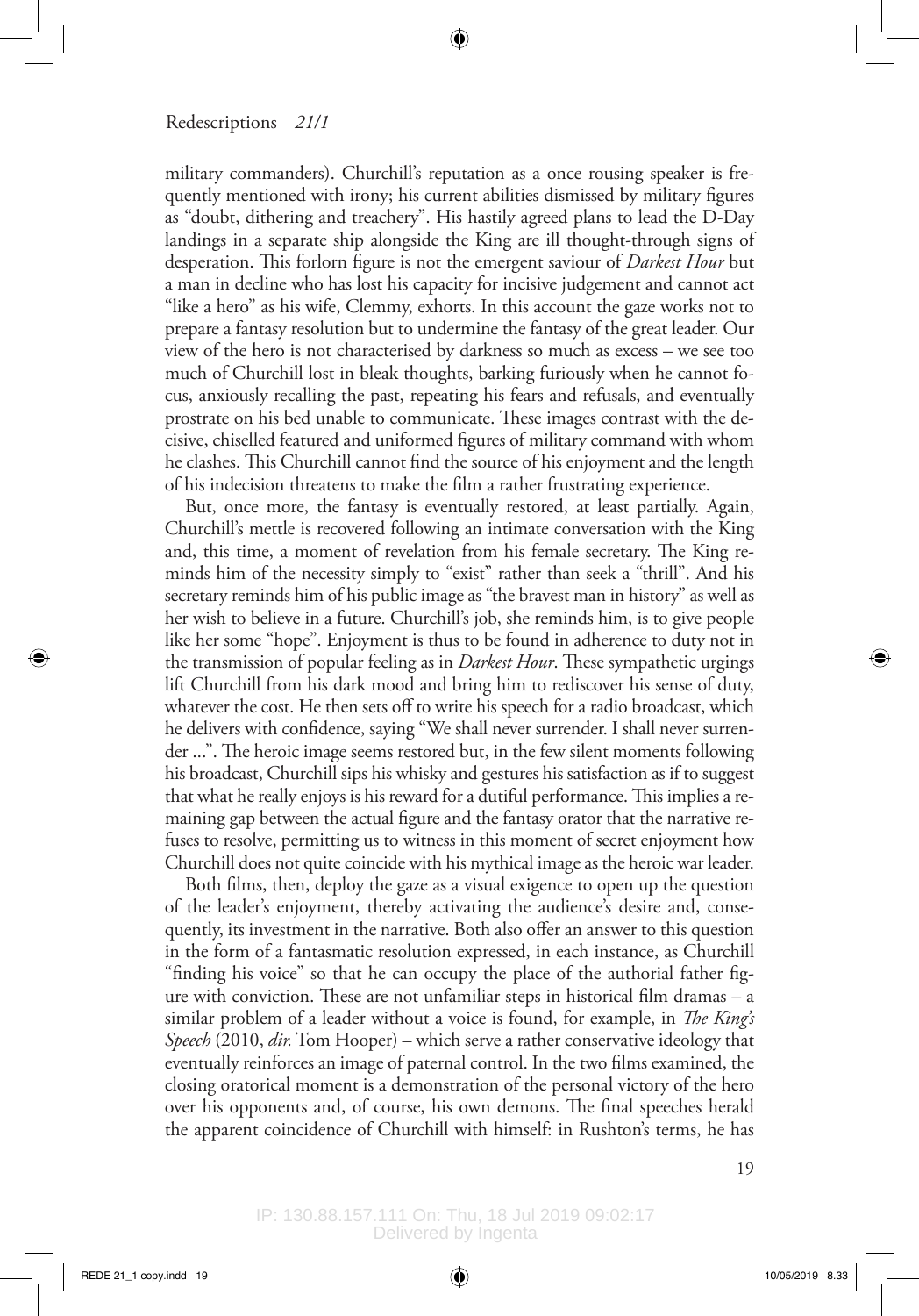demonstrated that he has become a subject (though not quite in the "democratic" sense that Rushton explores). But if the eventual achievement of Churchill's subjectivity is the final reward of each film, the audience's enjoyment arguably derives from the blockage of its desire rather than its realisation. The set-piece oratory we actually witness is the signal that the drama – and hence our investment – is over. Nonetheless, the speech at the end of *Darkest Hour* ensures the narrative closes on a rhetoric of acclamation (or *acclamatio*) that uncritically affirms Churchill's achievement of his leadership (see Lanham, 1991: 1), whereas the speech moment near the end of *Churchill* sustains a rhetoric of doubt (or *aporia*) whereby we remain uncertain of his true disposition (see Lanham, 1991: 19).

If the general narrative components of the films are similar, then, the manner in which the gaze operates in each film is different. *Darkest Hour* has us believe that Churchill's obstacles are largely political and he needs to find a new source for his conviction, which he discovers in the wisdom of ordinary people. *Churchill*, by contrast, plays on the wartime Prime Minister's obsolescence and his need simply to offer "hope" by taking up his symbolic role. The closing images of his radio broadcast and the final shots of him on the beach raising (and losing) his hat to those fighting across the Channel suggest that the fantasy of the war leader is precisely that. Not surprisingly, the first film was a financial and artistic success, perhaps because it reactivated a mythology with which many audiences were already familiar, while the second was more controversial and brought criticism of an absence of "realism" (see Roberts, 2017). These contrasting reactions seem to mirror the films' different narratives: whereas *Darkest Hour* neutralises the gaze by restoring the fantasy of the leader that is commonly felt to be "real", *Churchill* deploys the gaze so as to question, if only in part, that image.

# **5. Conclusion: Visualising the Political Stain**

20 Cinema enables us to understand how rhetoric relates to desire. In this article I have tried to demonstrate the point not by dwelling on the technicalities of speech but, rather, on the way subjectivity is given visual organisation in film. The Lacanian theory of the gaze – the deployment of a distortion in the visual field that attracts our interest in the Other's enjoyment – permits us to conceive rhetorical moments as elements of a cinematic politics of activating desire and relating it anew to the fantasies that support our perception of symbolic reality. Importantly, desire and fantasy are not the same thing: desire is the manifestation of a libidinal sense of lost enjoyment that is opened up by a disruption to the symbolic order; fantasy, however, is a way of organising that desire and reinvesting it in particular objects (such as individual characters and their goals), thereby reducing the discomforts of desire. The incitement of desire therefore need not be uncritical of fantasy nor entirely a means to support ideology, as radical film theorists once assumed. Instead, it provokes spectators to raise the question of what, if anything, gives consistency to reality and the authority on which it is claimed to rest. In that way, the cinematic exigence momentarily subverts our acceptance of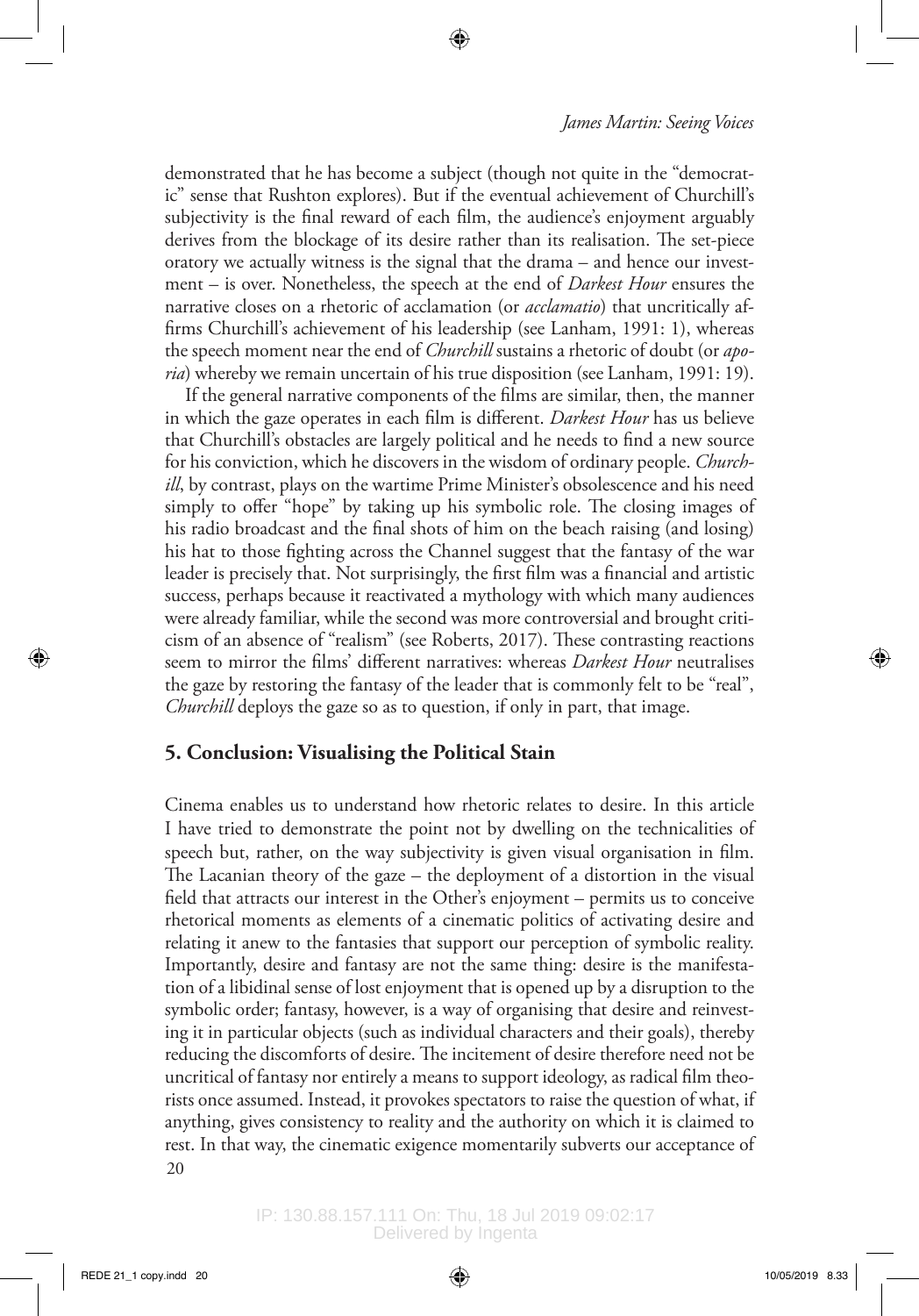symbolic authority and its fantasmatic support, thereby offering an opportunity to adjust our attitude towards authority. In film, spoken rhetorical moments may work in a number of ways in this respect: to activate desire, to question fantasy, or to reinvest it. In the two Churchill movies examined, it serves to restore to us the mythical figure we already think we know – but not without a significant divergence in how we relate to the fantasy that supports that assumption.

Regular political speech is not quite the same as the cinematic variety. As part of the routinised exchanges of public culture, it tends to presuppose the solidity of the symbolic order with which it engages. In democratic cultures especially, this solidity commonly enables a robust, "deliberative" rhetoric centred on disputing what it is that public authorities should do. Cinematic rhetoric, on the other hand – especially in the fictional dramas of mainstream film – is dominated by character-led narratives where everything hangs on personal qualities and choices. That inclines movies to an "epideictic" rhetoric in which spectators are invited, ultimately, to allocate praise or blame to characters, as we saw in the example of the Churchill movies (see Lanham, 1991: 164).

Nonetheless we might consider that political speech shares a similar interest to cinema in seeking to refigure or revitalise the public's libidinal connection to the social order. To do this, speakers must on occasion directly incite desire by drawing attention to threatened or actual disruptions to our image of social reality. In that respect, political rhetoric can also be visual in character, alerting us to the distorting presence of "stains" on the political horizon that prevent us from seeing government, or ourselves, properly. Political speeches rely substantially on contingent irruptions of scandal, crisis, or venality to capture our attention and, by then narrativizing our perception of the situation, activate our desire for resolution. While resolution may come in the form of fantasies incarnated via new policy programmes, different leadership, or visions of a new society altogether, the root of our initial investment lies, as our discussion of cinema suggests, in the distorting presence of the stain that raises the question of what the Other enjoys. Alongside the alternating positions of deliberative oratory, typically found in parliaments and assemblies when they deal with identifiable problems and solutions, we also find narratives that dwell on what can't be seen – and so can only be inferred – about the motivations of social and political actors. Our psychical investment in practical answers, policies, or political figures is enhanced by this distortion in the visual field that disrupts an assumed condition of transparency. Political rhetoric is thus perpetually revealing "secret" motivations or undisclosed "truths" about institutions and figures of authority to remind citizens that they have not been seeing reality properly and need to adjust their outlook and allegiances accordingly. Like cinema, this rhetoric draws upon what can't be seen in order to question what kind of enjoyment sustains the symbolic order.

Cinema might therefore be regarded as an important source of rhetorical instruction. But it is not simply because we so frequently find in films memorable examples of oratory, representations of speech situations, or dramatically conveyed arguments, though that is certainly true. More than this, cinema il